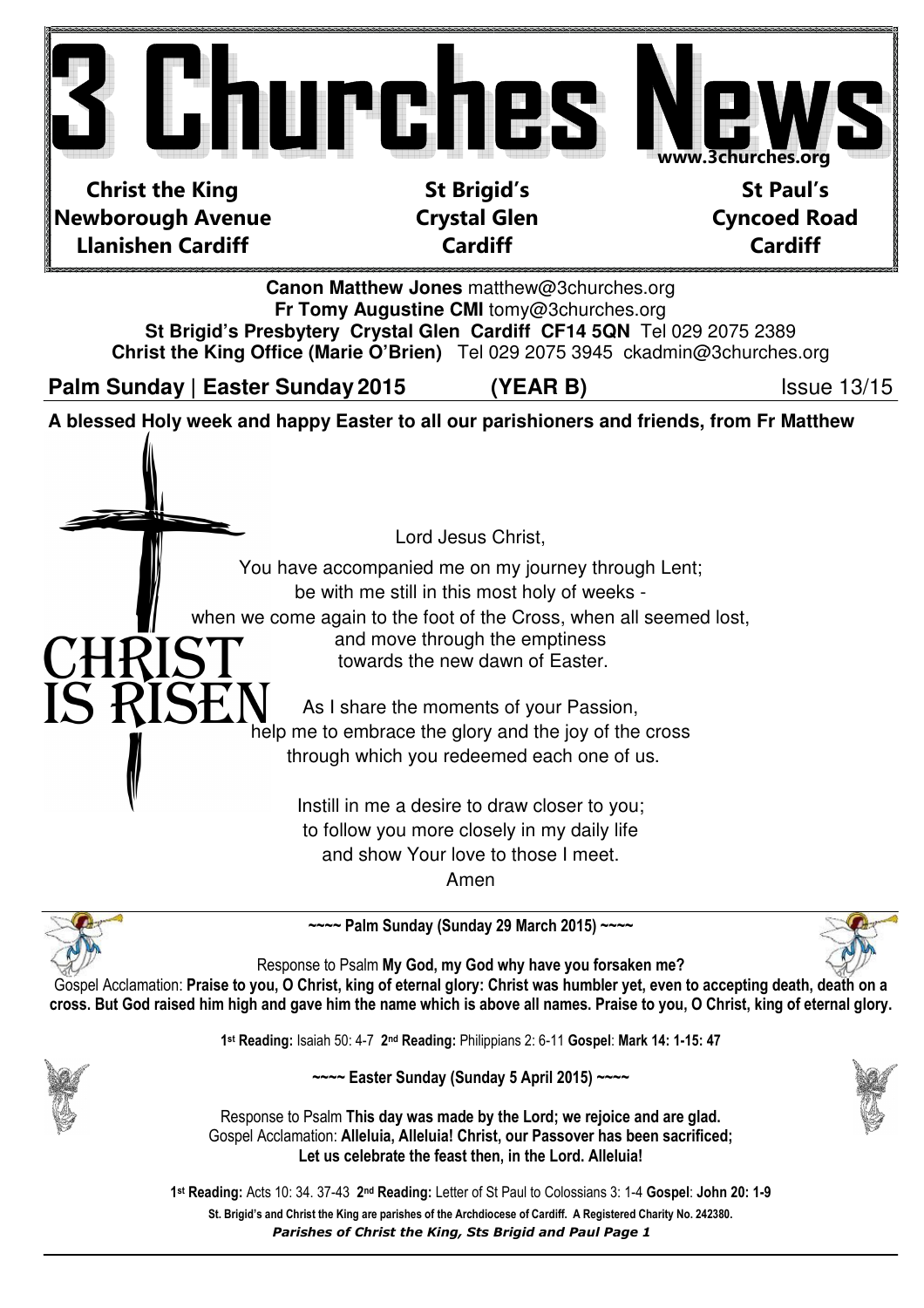# **3 Churches**

# Father's News

### HOLY WEEK SERVICES

Wednesday- 11.30am Chrism Mass at the Cathedral 2pm Way of the Cross at St Brigid's led by children of Christ the King School Maundy Thursday- 8pm Mass of the Lord's Supper and Watching at Christ the King and St Brigid's Good Friday- 3pm Commemoration of the Passion at St Paul's **and** Christ the King Easter Vigil- 8pm First Mass of Easter at Christ the King and St Brigid's (no evening Mass at St Paul's)

Easter Sunday- Mass times as usual

NEWSLETTER Please note that this newsletter covers two weeks.

### WEDNESDAY WORD

Fr Matthew gives the "Wednesday Word" for Easter week on Radio Wales 8th April at approx. 2.25pm

#### KRAKOW 2016

The next World Youth Day is at Krakow, Poland in 2016. Let's be part of this great event by sending young people from our 3 Churches. Information and the registration form are on the diocese's special WYD website www.Cardiff2Krakow.org Log on, find out and sign up!

A moment of peace & candlelight St Brigid's and St Paul's remain open daily during daylight hours.

## Candlelight and quiet

Each Friday term time, 6.30-7.00 in Christ the King. It's yours.

# Celebrate Wales 2 & 3 May Corpus Christi HS Cardiff

We look forward to welcoming you to the 5th CELEBRATE WALES WEEKEND. If you are a first timer, a regular, a family or coming on your own- you are all welcome. We really hope that CELEBRATE WALES will help you find inspiration and renewal in your faith in a relaxed and friendly atmosphere. There is an excellent range of speakers and activities to engage. excite and encourage you, whether you are aged 7 or 70 years old! We will have a variety of workshops, drama from Rise theatre, Adoration, opportunities for Reconciliation and prayer ministry, Mass will be celebrated on both days. We have groups for young people and children of all age groups led by experienced leaders running relevant and fun activities. There is plenty of parking and lovely grounds so you can bring a picnic lunch and the Saturday evening meal is included in the ticket price. Many have attended the conference in previous years and have thoroughly enjoyed it. For further information on how to book please contact: Margaret Coyle (01952 417223 wales@celebrateconference.org) Help still needed with accommodation- 34 beds for children's liturgy leaders, speakers

etc. If you can help contact Pat Williams on 2061 7374 or patandpaul1@btinternet.com

#### Good Friday Lenten Lunch

(Bread & Soup) St Brigid's Hall Come along any time between 12.30 and 1.30pm Adults £1.50; Children 50p Proceeds to Fr Tim Greenway's missionary work in India

The next Catholic Women's League charity coffee morning is after 9.30am mass at St Paul's on Friday 10 April. Proceeds will be for the George Thomas Hospice.

### Eucharistic Adoration

There will be no Eucharistic Adoration in the 3 Churches during Holy and Easter weeks. We will resume w/c 13 April. There will be "Watching" at St Brigid's and Christ the King on Holy Thursday evening until midnight. If you are available to attend during the evening please sign the sheet placed at the back of your Church.

### Christian Aid Week 10-16 May

Here are some events already planned for the week: Saturday 9 May 9am-12pm Christian Aid Week Plant etc. sale at Llanishen Baptist Church. Sunday 10 May 6pm United Service at St. Isan Church

### Reaching out to our neighbourhood - evangelisation in action

After Easter look out for the start of a new weekly initiative - to pray street by street for those living close to St Brigid's and Christ the King churches and deliver prayer cards to those houses. More information to follow - or contact Anne Burns (2076 6318) or Elizabeth Taylor (2075 1401)

# **Christ the King**

Altar Linen April: M Welsher

Mass Changes There are several changes to the Mass schedule, please check the newsletter carefully.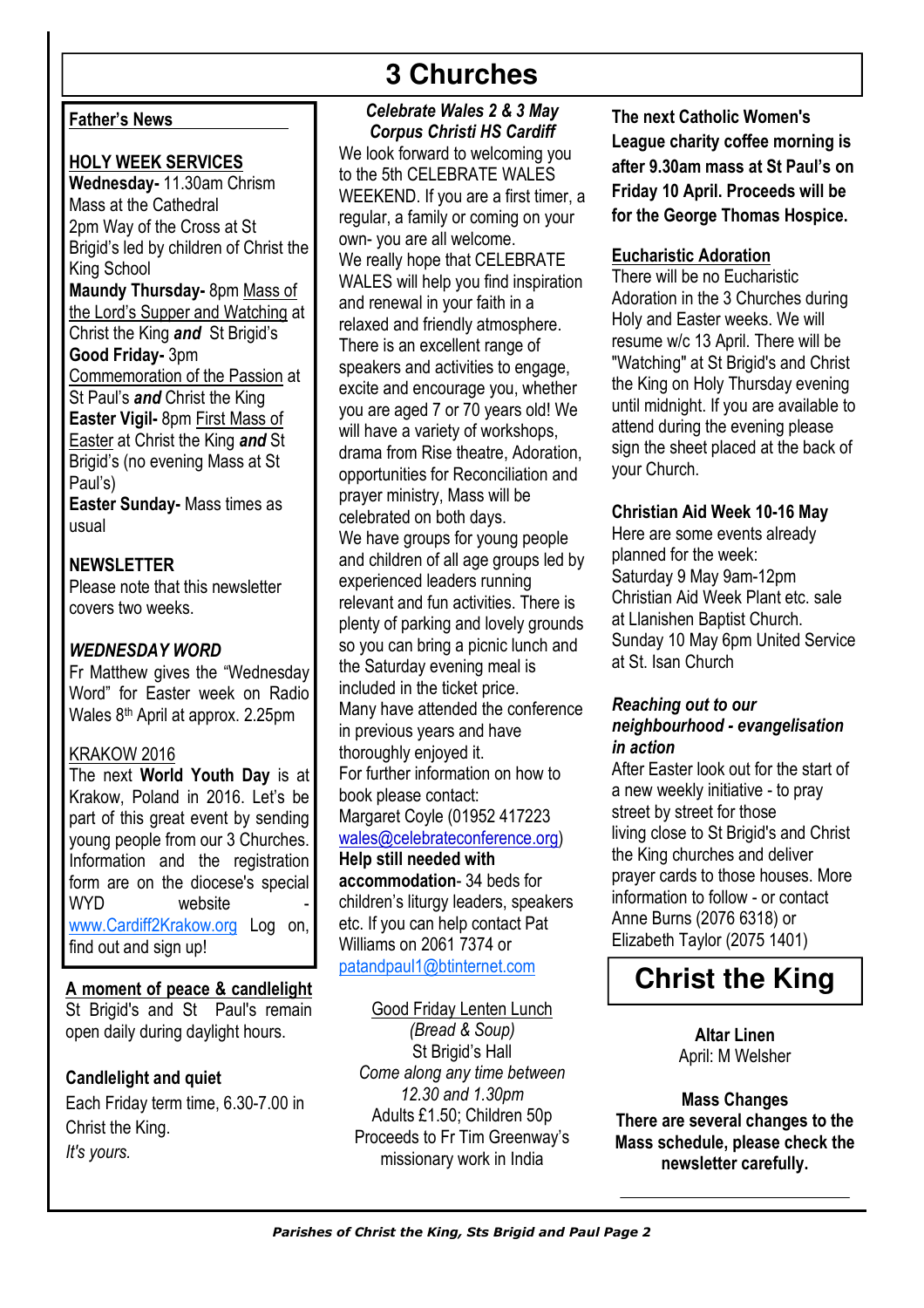# **Christ the King**

## RIP

Please pray for Keith Allen who has died this week. His funeral service will take place at Christ the King on Thursday 9 April at 12.15pm. Please also pray for Gareth Clarke, grandson of Dilys Scanlon who has died recently. Please keep the families of both Keith and Dilys in your prayers.

## Baptism

On Easter Sunday we welcome Georgia Rose Hill into our parish family through baptism. Please pray for Georgia, her parents and godparents.

### Poems and a glass takes place in the parish centre this Sunday 29 March at 7.30pm. All welcome.

#### Maundy Thursday/Good Friday/ Easter Vigil

We need Eucharistic Ministers and Welcomers. If you can help please sign the list on the board in the church porch. For singers - practice in the church this Wed 1 April - 8pm.

# Sandwich Making for the homeless

Sandwich making for the homeless takes place in the parish centre, this Monday 30 March at 1.15pm. All volunteers very welcome.

# Christ the King Eucharistic Adoration

There will be no Eucharistic Adoration on: Tuesday 31 March and Tuesday 7 April. We will resume on Tuesday 14 April 2015.

# Parish Office

Please note that the CTK Parish office will not be open from 6th April until Monday 13th April. If you have any urgent messages during that time, please contact St Brigid's presbytery.



## PARISH COUNCIL

The next meeting of St Brigid & St Paul Advisory Council is on Monday 13 April.



| Sunday March 29th Palm Sunday |                                 |                                                                                           |                 |  |  |  |
|-------------------------------|---------------------------------|-------------------------------------------------------------------------------------------|-----------------|--|--|--|
|                               | 6pm St Paul's                   | <b>Leighton Bater</b>                                                                     |                 |  |  |  |
|                               | 6.30pm C the K                  | <b>Veronica King (M Gannon)</b>                                                           |                 |  |  |  |
| Sun. 8.30am C the K           |                                 | <b>James &amp; Margaret Harley (C Bailey)</b><br>Palm Sunday (of the Passion of the Lord) |                 |  |  |  |
|                               | 9am St Paul's                   | Fr Jose Marti RIP (Forbes)                                                                |                 |  |  |  |
|                               | 10.30am St Brigid's             | <b>Holy Souls</b>                                                                         |                 |  |  |  |
| 10.30am C the K               |                                 | Johanna Foley (M MacNamara)                                                               |                 |  |  |  |
|                               | 6pm St Brigid's                 | <b>People of the Parish</b>                                                               |                 |  |  |  |
|                               | 7.30pm St Brigid's              | <b>Sunday Praise</b>                                                                      |                 |  |  |  |
| Mon. 9.30am St Brigid's       |                                 | <b>Len Perry</b>                                                                          |                 |  |  |  |
| Tues. 9.30am C the K          |                                 | All souls in purgatory especially deceased members of<br><b>FOSS (M &amp; T Pinnell)</b>  |                 |  |  |  |
| Wed. 9.30am St Paul's         |                                 | <b>Ints Fr Matthew</b>                                                                    |                 |  |  |  |
|                               | 11.30am St David's<br>Cathedral | <b>Chrism Mass</b>                                                                        |                 |  |  |  |
|                               | 2pm St Brigid's                 | Way of the Cross led by children of Christ the King<br><b>School</b>                      |                 |  |  |  |
| Thurs. 8pm St Brigid's        |                                 | <b>Mass of the Lord's Supper</b>                                                          | Maundy Thursday |  |  |  |
|                               | 8pm C the K                     | <b>Mass of the Lord's Supper</b><br>[Mary Josephine McAuley (E Lloyd)]                    |                 |  |  |  |
| Fri. 10am C the K             |                                 | <b>Office of Readings and Morning Prayer</b>                                              | Good Friday     |  |  |  |
|                               | 3pm St Paul's                   | <b>Commemoration of the Passion</b>                                                       |                 |  |  |  |
|                               | 3pm C the K                     | <b>Commemoration of the Passion</b>                                                       |                 |  |  |  |

Parishes of Christ the King, Sts Brigid and Paul Page 3